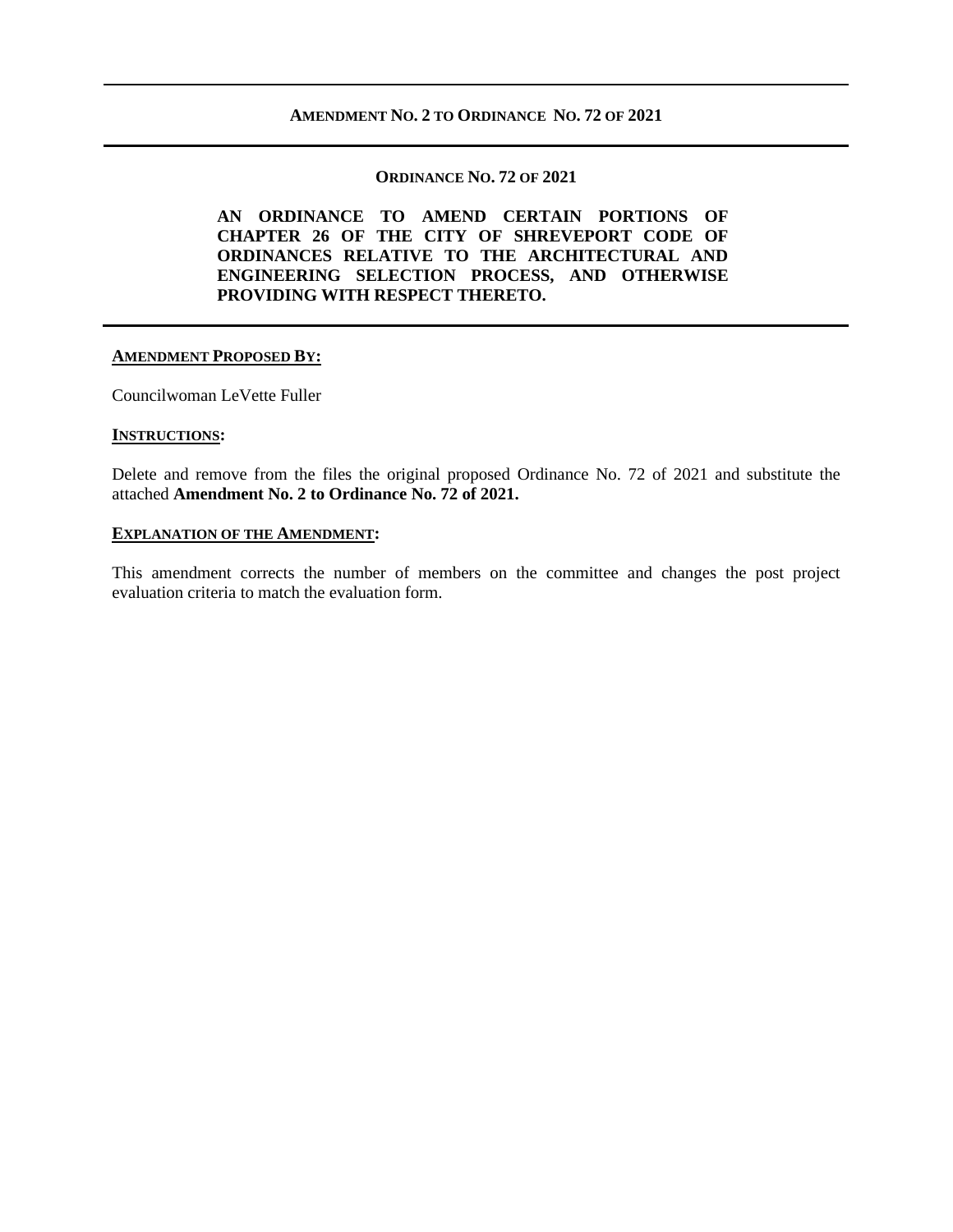## **ORDINANCE NO. 72 OF 2021**

# **AN ORDINANCE TO AMEND CERTAIN PORTIONS OF CHAPTER 26 OF THE CITY OF SHREVEPORT CODE OF ORDINANCES RELATIVE TO THE ARCHITECTURAL AND ENGINEERING SELECTION PROCESS, AND OTHERWISE PROVIDING WITH RESPECT THERETO.**

## **BY COUNCIL MEMBER: LEVETTE FULLER**

**WHEREAS**, the City of Shreveport's Architectural and Engineering Selection Committee has deemed it desirable and necessary to amend certain provisions of the selection process for firms seeking to provide architectural, engineering, interior design construction management, land surveying and landscape architectural services on City projects of maintenance, construction and other public works.

**BE IT ORDAINED** by the City Council of the City of Shreveport, Louisiana, in due regular and legal session convened, that Chapter 26, Article VI, Division 3 is hereby amended and re-enacted to read as follows:

## **DIVISION 3. - ARCHITECTURAL AND ENGINEERING SERVICES**

#### **Sec. 26-241. - Purpose.**

The purposes of this division are to assure that the city selects qualified firms to provide it with architectural, engineering, interior design, construction management, land surveying and landscape architectural services in an open and competitive manner and to provide that firms whose primary business address is in the Shreveport-Bossier metropolitan area are selected to provide these services when they are properly qualified and are experienced in the type of work needed by the city.

### **Sec. 26-242. - Definitions.**

For the purposes of this division, the following words and phrases shall have the meanings set forth below unless the context clearly indicates otherwise.

*A/E selection committee* means the architectural and engineering selection committee created under the provisions of this division.

*Architect* means any person registered and licensed to practice architecture under the laws of the state of Louisiana.

*Architectural/engineering (A/E) professional service* means services that are required to be performed by a person or entity of is licensed, registered or certified to perform those services. These services are of an architectural, engineering, interior design, land surveying, construction management or landscape architectural nature plus incidental services that members of these professions and their employees may logically or justifiably perform. A/E services shall include the following specific but nonexclusive list of services:

(a) Feasibility studies, project master plans, environmental impact studies or assessments, space studies, preparation of applications for funding, analyses of overhead, operations and maintenance expenses, the preparation of cash flow analyses, rate schedules and economic analyses and such other study and evaluation documents as may be needed for a project;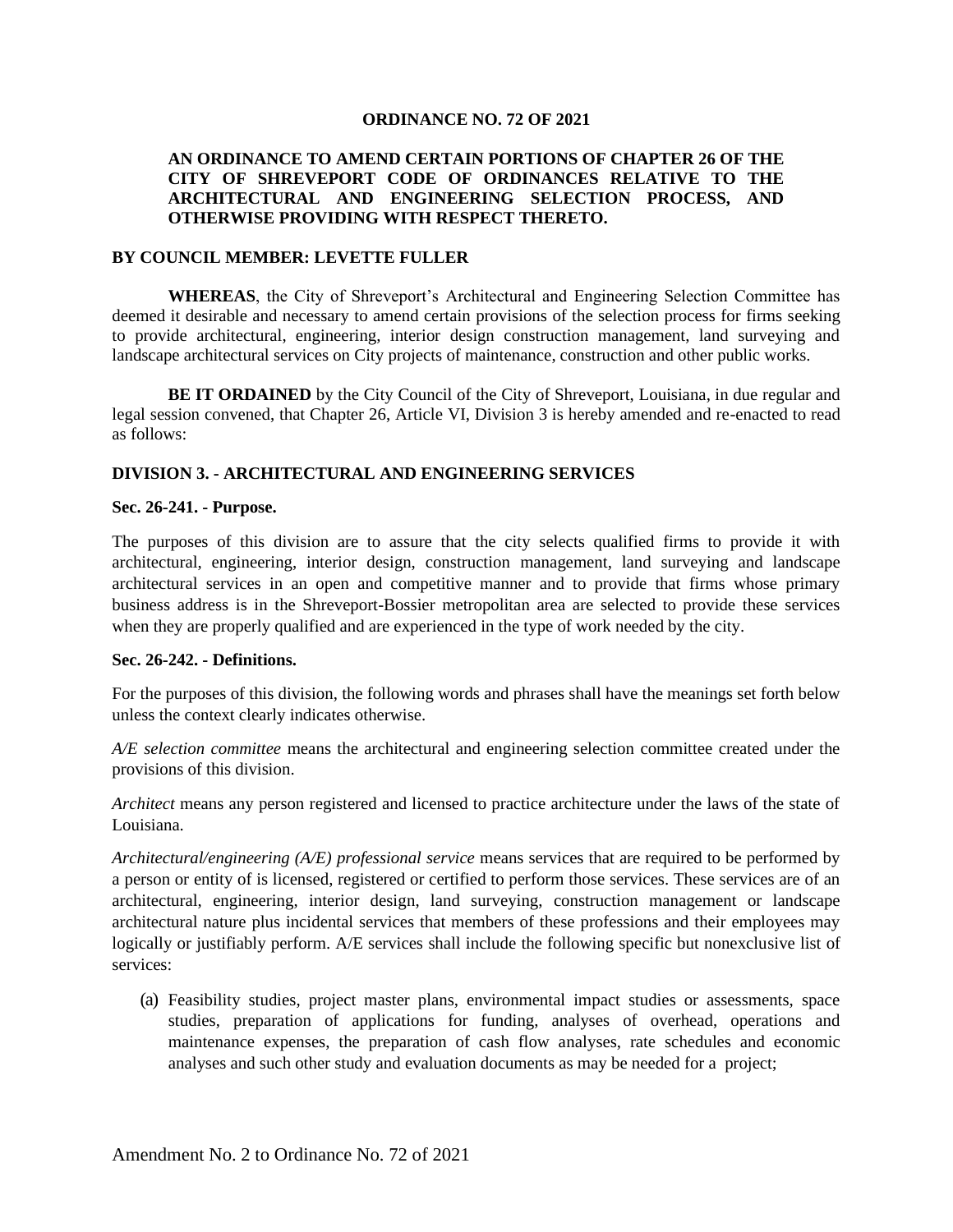- (b) Design services to provide drawings, plans, specifications and cost estimates for construction which may include program development, energy analysis, interior design and landscaping;
- (c) Construction layout and staking services;
- (d) Observation and inspection of project construction;
- (e) Construction manager/advisor services, as defined herein;
- (f) Special supplementary work items such as surveys, models, displays or presentations;
- (g) Participation in structured independent review processes, including, but not limited to, cost estimating, project peer review, value engineering and constructability reviews.

*City* means the City of Shreveport, Louisiana, its departments and subdepartments and the city's agencies, boards and commissions.

*City's agencies, boards and commissions* means agencies, boards and commissions that are controlled by or dependent on the city's executive and legislative branches, as well as the metropolitan planning commission.

*Construction manager/advisor* means a design professional who assists, beyond ordinary project inspection and observation, in the management of construction projects for the city.

*Design professional* means any architect, engineer, interior designer, land surveyor, construction manager or landscape architect, as appropriate.

*Engineer* means any person registered and licensed to practice engineering under the laws of the state of Louisiana.

*Interior designer* means any person registered as an interior designer under the laws of the state of Louisiana or any unlicensed person who provides similar services.

*Land surveyor* means any person registered and licensed to conduct land surveying under the laws of the state of Louisiana.

*Landscape architect* means any person registered and licensed to practice landscape architecture under the laws of the state of Louisiana.

*Mayor* means the duly-elected mayor of the city or the mayor pro tem when vested with the powers of the office of the mayor.

*Project* means the description of work as described in the announcement published in the official journal as described in this division.

*Solicitation* means a formal request for the submission of competitive proposals.

*Submittal* means all documentation and information submitted in response to a formal solicitation request.

*User agency* means the city department, board, commission or authority or public utility undertaking a specific project.

## **Sec. 26-243. - Architectural and engineering (A/E) selection committee**

The competitive selection process for A/E professional services shall be conducted by a ten (10) member A/E selection committee.

Amendment No. 2 to Ordinance No. 72 of 2021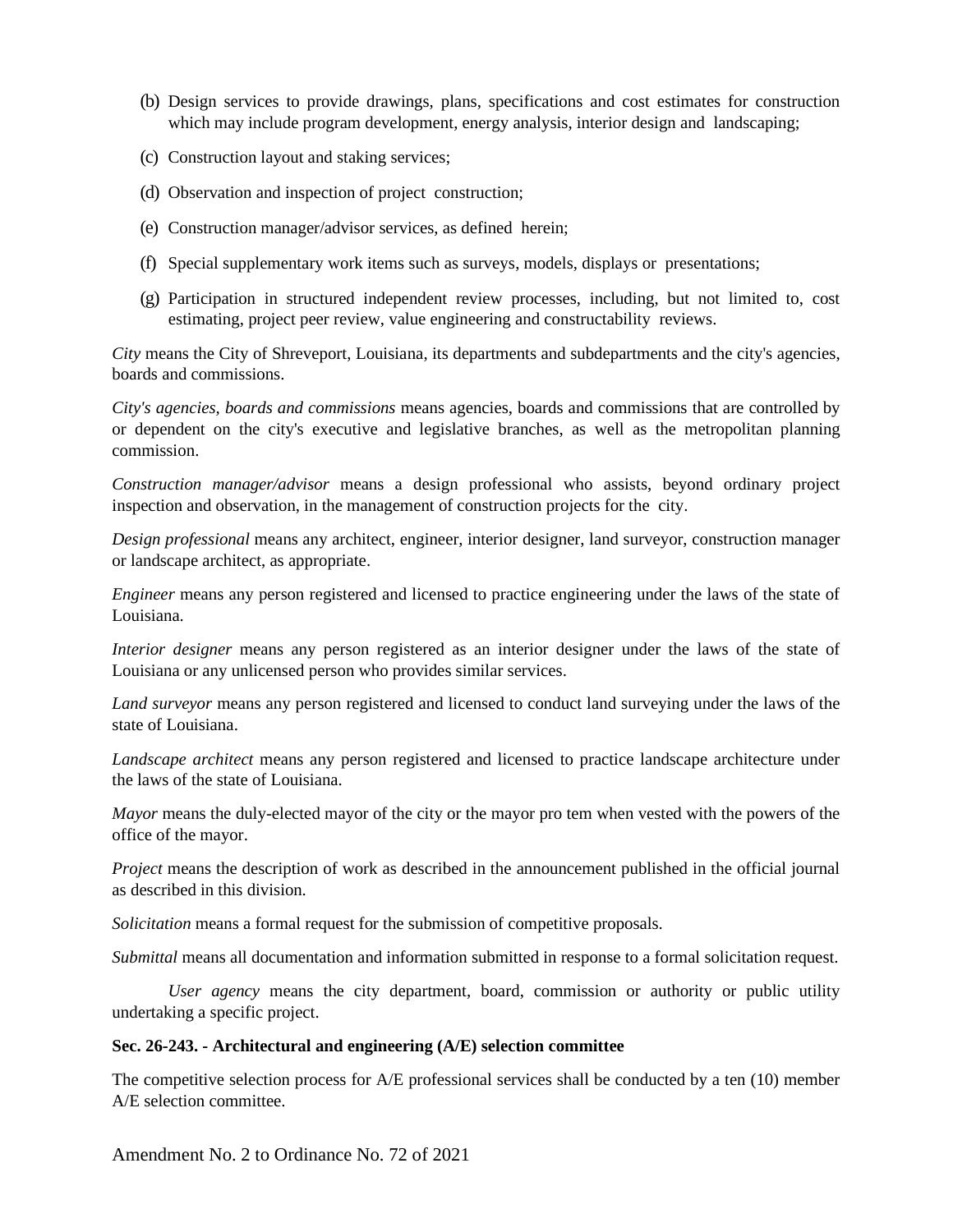- (a) Director-Members. There shall be five (5) members of the A/E selection committee as follows: The directors of public works, water and sewerage, airports, the city engineer and the Fair Share Program.
- (b) Citizen-Members.
	- (1) The mayor shall appoint the following three (3) citizen members to the A/E selection committee subject to their confirmation by the city council:
		- a. Business or Finance One (1) citizen, who is not a city employee and who holds or has retired from executive or managerial positions in the business or financial community.
		- b. Architect One (1) architect who is not a city employee, and who is recommended the Shreveport Chapter of the American Institute of Architects.
		- c. Engineer One (1) engineer who is not a city employee and who is recommended by the Shreveport Chapter of the American Society of Engineers or the Shreveport Chapter of the Louisiana Engineering Society.
	- (2) These citizen members may serve two (2) consecutive three-year terms from the confirmation of their appointment and until their respective successors are qualified, appointed and confirmed. No citizen appointee shall serve a third consecutive term.
	- (3) The citizen appointees including the architect and the engineer, and their employing firms, if appropriate, shall not be eligible to compete for city A/E contracts or be employed by or be a subcontractor to an A/E firm awarded a contract through the A/E selection process (1) while serving on the A/E selection committee; and (2) for six months after their term of service has ended, and for any additional period of time required by applicable law, including the Louisiana Code of Governmental Ethics.
- (c) City Council-Members. The chairperson of the city council and their city council member designee shall serve as members of the A/E selection committee.
- (d) Six voting members of the A/E selection committee, including at least two of the members named in subsections (b) and (c) above shall constitute a quorum.
- (e) The committee members shall select a chairman who shall serve a one-year term or until their respective successor is elected. An election for chairman shall be held each year.
- (f) The purchasing agent shall serve as a nonvoting member of the A/E selection committee and shall maintain its records.
- (g) When the user agency for a specific project is not otherwise represented on the A/E selection committee or when specialized expertise is desired by the committee, the mayor may designate one or more persons to serve as nonvoting members of the committee while it considers matters related to that specific project.

### **Sec. 26-244. - Architectural and engineering contract amount**

(a) This process shall apply to all architectural/engineering (A/E) professional services contracts negotiated by any city agency, board, commission or authority when the initial amount of the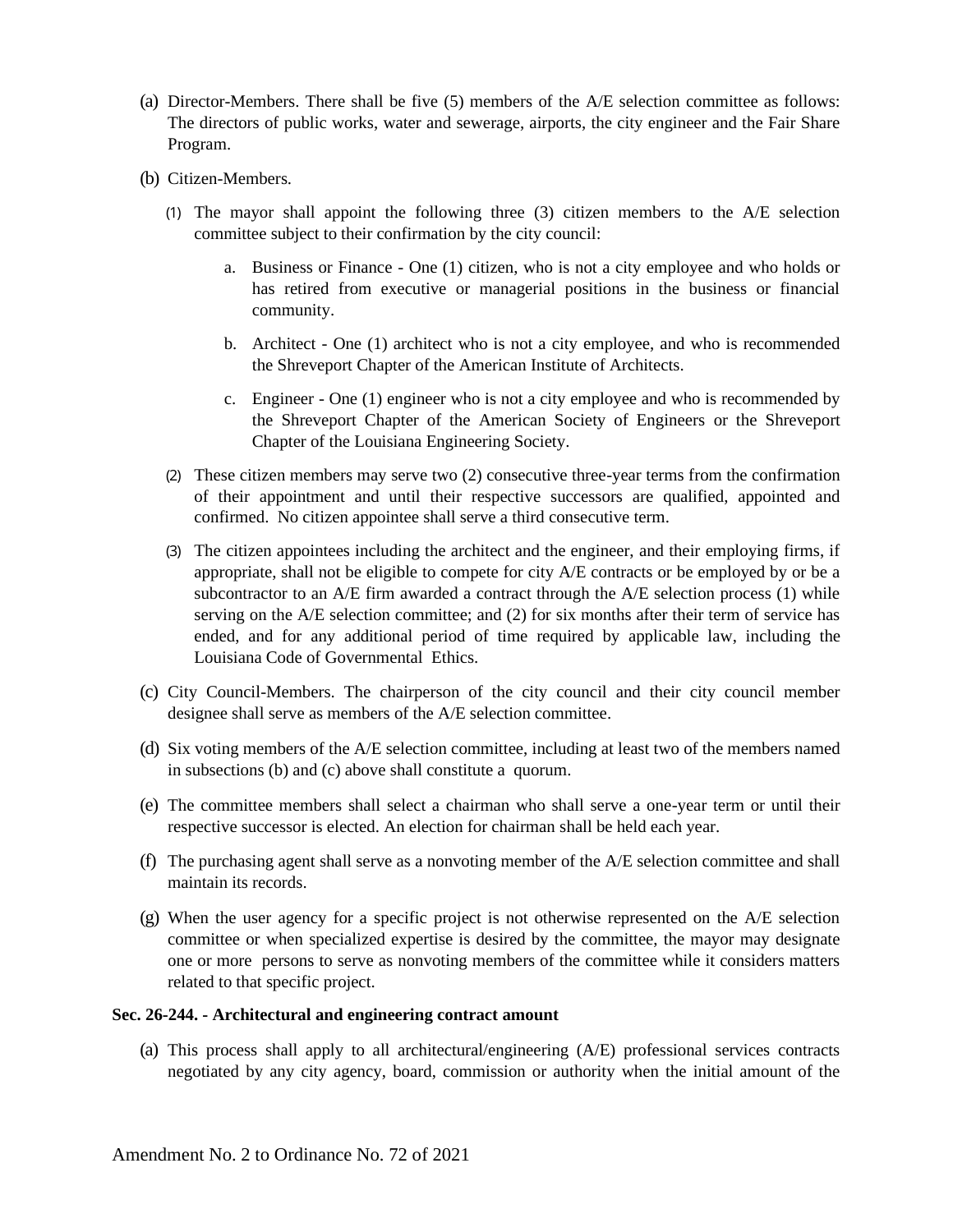contract exceeds \$150,000.00 or when the initial amount of the contract is less than \$150,000.00 but the scope of work is likely to increase so that the final contract amount exceeds \$150,000.00.

(b) All contracts for A/E professional services where the initial amount of such contract exceeds \$150,000.00 or when the initial amount of the contract is less than \$150,000.00 but the scope of work is likely to increase so that the final contract amount exceeds \$150,000.00 shall be selected on a competitive basis based on the qualifications of the firm, its employees or individual design professionals and any other relevant criteria, except that price shall not become a factor until after selection.

# **Sec. 26-245. – Announcement of requests for services**

- (a) It shall be the policy of the city to publicly announce all requirements for the competitive selection of A/E professional services and to negotiate contracts for those services on the basis of demonstrated competency, qualifications.
- (b) When it is determined that the city needs to obtain A/E services, the mayor shall require that the announcement for solicitation of such services be published in the official journal, transmitted via the City's electronic bid notification and procurement system, published on the official website for the City of Shreveport, transmitted to each member of the city council, and each member of the A/E committee. This announcement shall invite all interested parties to submit within a specified time (minimum of 25 calendar days) letters of interest in being selected for this specific project, together with a Form SF 330 describing the firm or individual's experience related to the project and such other information as the announcement may specify. The notice shall contain a general description of the project and an estimated fee range for the contract, if known. These submittals shall include the relevant pages of the SF 330 form and any information which is deemed relevant by the A/E firm or which has been requested in the city's official notification.

### **Sec. 26-246. - Architectural and engineering committee selection process.**

- (a) The A/E selection committee shall evaluate all submittals from A/E firms to determine the firms which it considers most qualified for and suited to perform the work.
- (b) The A/E selection committee may conduct interviews with up to five of the submitting firms if it finds that such interviews are warranted and will assist in the selection process. When interviews are held, no member or representative of a submitting firm or individual for the project under consideration who is not being interviewed shall be present.
- (c) Scoring.
	- (1) Scores. Scores ranging from one (1) to ten (10) shall be assigned to the criterion outlined in subsection (d).
	- (2) Weight Assignments. The department head requesting the issuance of a solicitation for services shall determine the relative weight of each criterion on the basis of the importance of each factor in the completion of a successful project. Weights shall be assigned before the request for solicitations is advertised. Weights shall be assigned in accordance with the following scale: 0=Not Important, 1=Low Importance, 2=Medium Importance 3=High Importance. Designated weights shall be multiplied by each individual score to get the total weighted points for each item.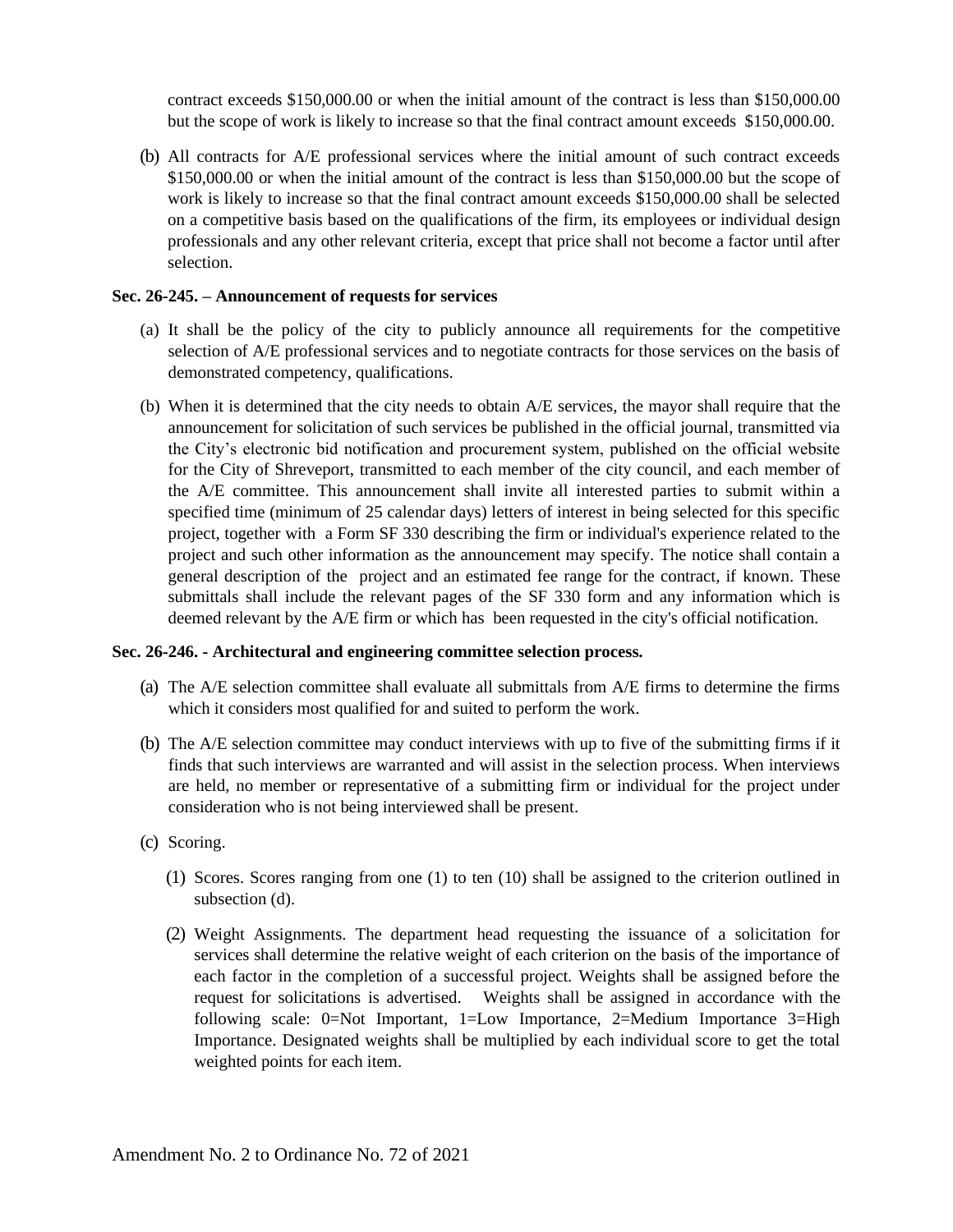- (d) Evaluation Criteria. The following criteria shall be considered in the evaluation of each submission:
	- (1) Capability to perform all or most aspects of the project
	- (2) Firms reputation for integrity and competence which shall include consideration of any past or pending criminal or civil litigation, past or present administrative discipline and any other actions adverse to the firm or individual within the last five (5) years.
	- (3) Fair share participation pursuant to City Code of Ordinances Secs. 2-401-426
	- (4) Prime personnel's professional qualifications essential to the work to be performed
	- (5) Current workload
	- (6) Qualifications of Sub-Consultants
	- (7) Understanding of program or project including potential challenges and the City's special concerns, if any
	- (8) Past performance on City projects including meeting deadlines
		- a. If there has been no performance on past City projects, the City may solicit past performance information from all available sources including, references and clients identified by the firm.
		- b. References other than those identified by the firm may be contacted and considered in the evaluation process.
	- (9) Location of assigned team and staff office relative to project.
	- (e) The political activities of a design professional or firm of design professionals, including support for or against a candidate for city elective office, shall not be a consideration in the selection process.

### **Section 26-247 – Submission Evaluation Process**

- (a) Initial Review. All committee members shall be provided with a complete and accurate copy of the solicitation for bids and all issued amendments & addendums for the subject project. After all submissions are received and no later than five (5) days prior to the meeting of the A/E selection committee, members shall be provided with one copy of each firm or individual's submittal to be reviewed.
- (b) Notetaking. Each member may make notes of proposed scoring, observations and questions regarding each submission in accordance with the Evaluation Criteria as outlined in Section 26- 246(d). All evaluation notes shall include the project title, solicitation number, submitters name, date reviewed and evaluator's name and shall be kept on file with the City of Shreveport Purchasing Division.
- (c) Committee Evaluation and Consensus Scoring.
	- (1) A quorum of voting A/E committee members at a regular meeting shall collectively evaluate each individual submission and arrive at a consensus to assignment of points on each evaluation criteria of each submission.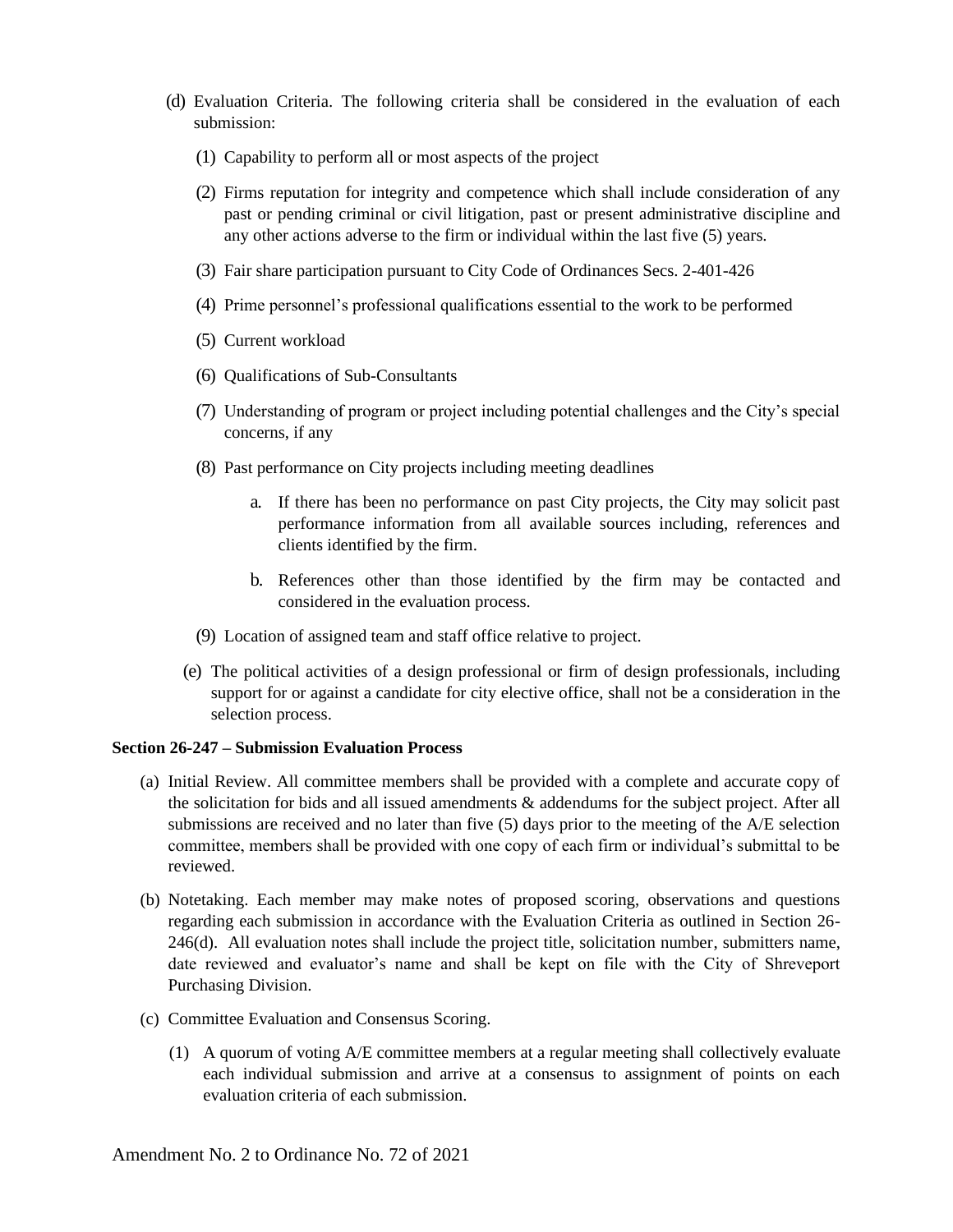- (2) The evaluation process shall be led and conducted by the committee chairman or his designee.
- (3) Points shall be assigned to only one submission at a time before moving on to the next, until all submissions have been evaluated.
- (4) During the evaluation process, the chairman or his designee shall keep the only document for recording the points consensually assigned by the committee to each submittal.
- (5) Upon completion of the committee's evaluation, a final consensus score shall be assigned to each submittal.

# **Sec. 26-248 - Committee Recommendation Post Evaluation**

- (a) The committee may take into consideration the scoring and shall recommend up to three of the highest scoring firms to the mayor and shall submit the list of firms in order of preference.
- (b) For all contracts, the mayor shall then select any one of the firms recommended to him by the A/E selection committee and direct the relevant department, agency or commission to negotiate a contract with the selected firm for services for a fee or at rates of pay fair to both parties.
- (c) Once the mayor has selected an A/E firm from the list submitted to him by the A/E selection committee, the committee shall notify all firms which submitted letters of interest on the project of the selection which has been made.
- (d) Should the mayor or his designee be unable to negotiate a satisfactory contract with any one of the firms or individuals recommended by the A/E selection committee, negotiations with that firm or individual shall be terminated and the A/E firm or individual notified in writing of the reason(s) therefor. The mayor may then direct the appropriate persons to negotiate with either one of the remaining A/E firms recommended for the project by the A/E selection committee. If the mayor is unable to reach a satisfactory agreement with any of the firms recommended by the A/E selection committee for a project then the A/E selection committee shall be required to reopen the selection process by publishing a new announcement as required by subsection (9) herein and submit a new list of firms to the mayor.

#### **Sec. 26-249. - Additional Duties of the A/E Committee**

The mayor shall cause the A/E selection committee to:

- (a) Provide notice and an agenda of all meetings to each Council Member at the time committee members are notified;
- (b) Provide each council member with a copy of the minutes of each meeting which shall include all recommendations of the committee, and
- (c) Produce a report for the council and to deliver to the clerk of council by April 1, July 1, October 1, and January 1 for the prior three months showing the names of the A/E firms selected during the previous three months, the dollar amount of each contract, and amendments to each contract, the names of the firms submitted to the mayor and not selected for each project and other information requested by the chairman of the council or the chairman of the audit and finance committee. This report shall also include the names of A/E firms selected during the previous three months for which the initial contract amount was less than \$150,000.00, the initial dollar amounts of each contract and subsequent amendments to it and the purpose of the work. This report shall also include the total amount of fees awarded by the city for professional services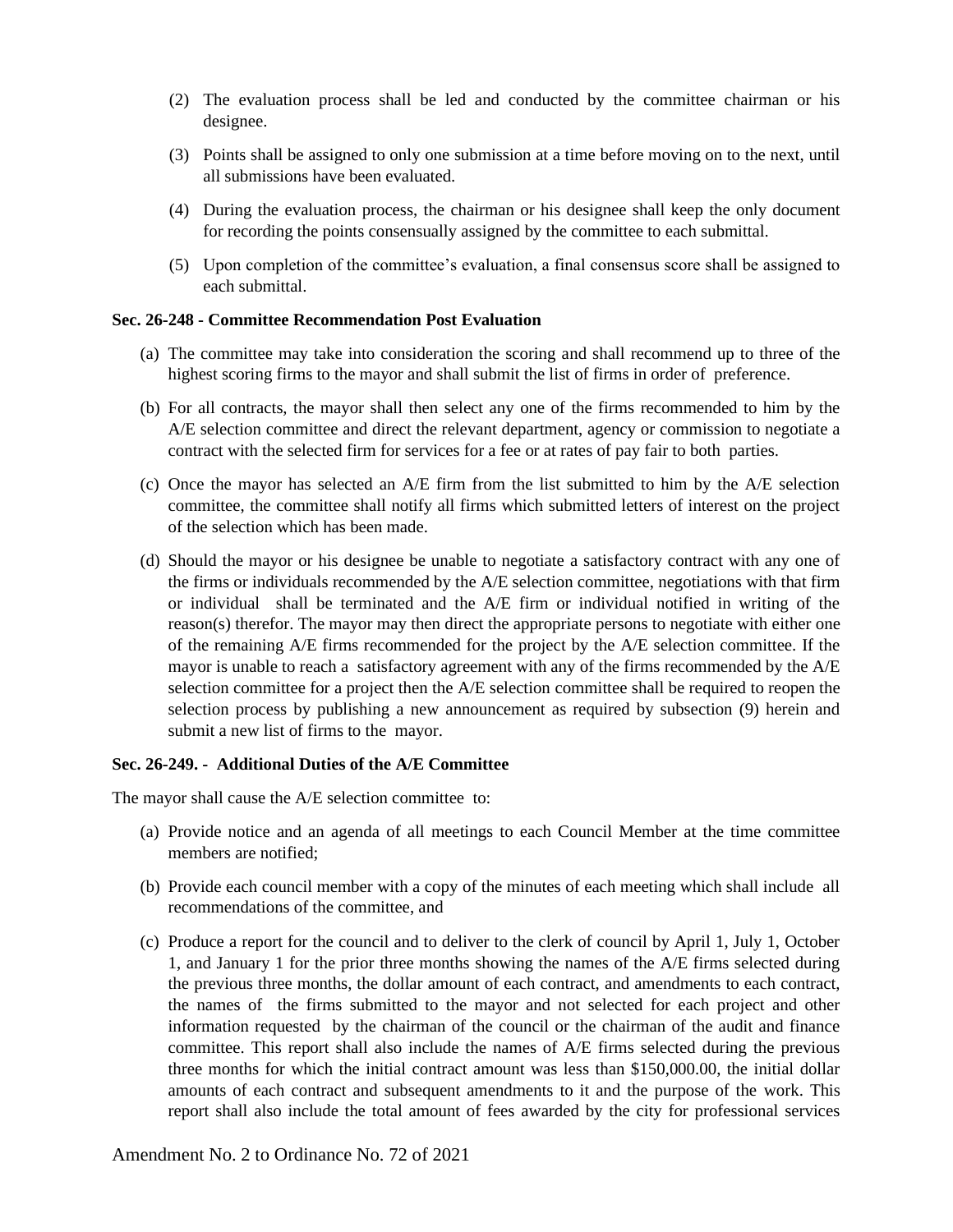within the past four years for each firm or individual design professional providing A/E professional services.

(d) Conduct a yearly audit of all prequalified firms or individual design professionals pursuant to Sec. 26-246 no later than December  $31<sup>st</sup>$  of each year to ensure that they continue to meet all necessary requirements for prequalification. A report detailing all firms or individual design professionals removed from prequalification shall be kept on file with the Purchasing Division of the City of Shreveport.

# **Sec. 26-250. – Prequalification**

(a) Firms or individual design professionals wishing to be selected for professional services by the city shall submit annually to the city a statement of their qualifications and interest. General information and/or information about a firm's interest and expertise in specific project areas (streets, drainage, parks, airports, buildings, etc.) shall be submitted on a Form SF 330 (Architect-Engineer and Related Services Questionnaire) or on such other form as may provide similar information which is acceptable to the A/E selection committee. Firms may provide updated SF 330 forms or other relevant information to the city at any time. All firms or individual design professionals with current SF 330 Forms on file will be sent a notification of public announcement for each project via the City's electronic bid notification and procurement system.

# **Sec. 26-251. – Prohibited Communications Prior to Selection**

- (a) There shall be a prohibition on communications regarding the solicitation by all submitting firms and/or their representatives with City staff, the Mayor and staff, council members and staff and members of the selection committee for a period beginning from the issuance of any solicitation for services to the contract award and ends once notice is sent to the selected firm.
- (b) This does not apply to oral communications at pre-submittal conferences, oral presentations before the selection committee, contract negotiations, or communications in writing at any time with any city employee or elected official regarding matters not concerning the competitive selection process.

# **Sec. 26-252. – Post project evaluation**

A post project evaluation shall be conducted following completion of any project for which an award his made by the A/E committee and upon completion shall be kept on file with the City of Shreveport Purchasing Division. Post project evaluations shall be utilized in a firm's evaluation for any future projects. Each post project evaluation criterion shall be assigned a score ranging from one (1) to (10). The following criterion shall be considered in post project evaluations:

- (a) Demonstration of knowledge of acceptable design criteria and procedures
- (b) Ability to meet contract requirements with minimum direction
- (c) Quality of plans
- (d) Completion of work within the terms of the contract
- (e) General spirit of cooperation

Secs. 26-253—26-264. - Reserved.

**BE IT FURTHER ORDAINED** that the remainder of Chapter 26, of the City of Shreveport